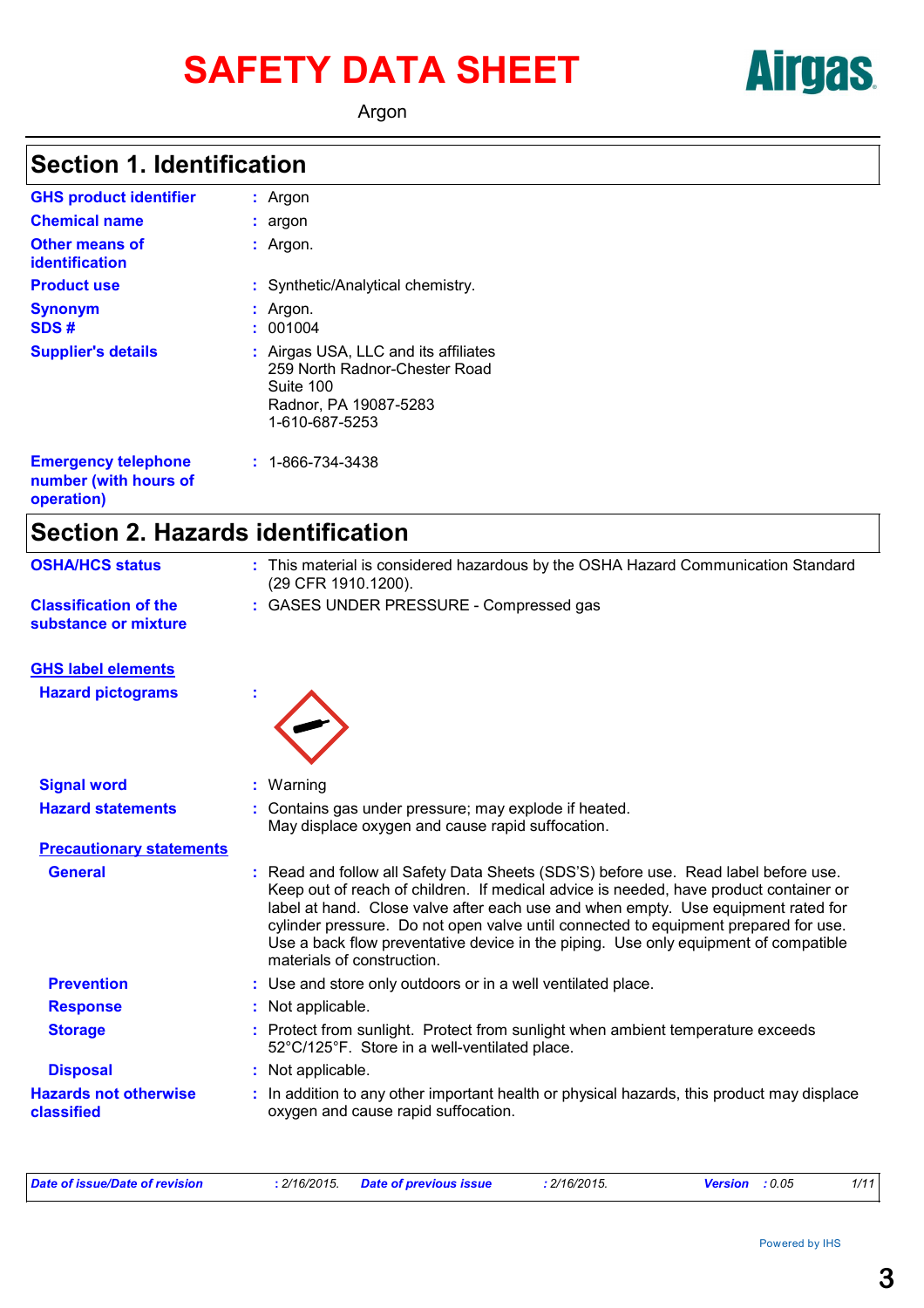| Substance/mixture     | : Substance |
|-----------------------|-------------|
| <b>Chemical name</b>  | : argon     |
| Other means of        | $:$ Argon.  |
| <b>identification</b> |             |

#### **CAS number/other identifiers**

*Argon*

| <b>CAS number</b>   | $: 7440 - 37 - 1$ |
|---------------------|-------------------|
| <b>Product code</b> | : 001004          |

| <b>Ingredient name</b> | $\frac{9}{6}$ | <b>CAS number</b> |
|------------------------|---------------|-------------------|
| Argon                  | 100           | 7440-37-1         |

**There are no additional ingredients present which, within the current knowledge of the supplier and in the concentrations applicable, are classified as hazardous to health or the environment and hence require reporting in this section.**

**Occupational exposure limits, if available, are listed in Section 8.**

### **Section 4. First aid measures**

#### **Description of necessary first aid measures**

| <b>Eye contact</b>  | : Immediately flush eyes with plenty of water, occasionally lifting the upper and lower<br>eyelids. Check for and remove any contact lenses. Continue to rinse for at least 10<br>minutes. Get medical attention if irritation occurs.                                                                                                                                                                                                                                                                                                                                                       |
|---------------------|----------------------------------------------------------------------------------------------------------------------------------------------------------------------------------------------------------------------------------------------------------------------------------------------------------------------------------------------------------------------------------------------------------------------------------------------------------------------------------------------------------------------------------------------------------------------------------------------|
| <b>Inhalation</b>   | : Remove victim to fresh air and keep at rest in a position comfortable for breathing. If<br>not breathing, if breathing is irregular or if respiratory arrest occurs, provide artificial<br>respiration or oxygen by trained personnel. It may be dangerous to the person providing<br>aid to give mouth-to-mouth resuscitation. Get medical attention if adverse health effects<br>persist or are severe. If unconscious, place in recovery position and get medical<br>attention immediately. Maintain an open airway. Loosen tight clothing such as a collar,<br>tie, belt or waistband. |
| <b>Skin contact</b> | : Flush contaminated skin with plenty of water. Remove contaminated clothing and<br>shoes. Get medical attention if symptoms occur. Wash clothing before reuse. Clean<br>shoes thoroughly before reuse.                                                                                                                                                                                                                                                                                                                                                                                      |
| <b>Ingestion</b>    | : As this product is a gas, refer to the inhalation section.                                                                                                                                                                                                                                                                                                                                                                                                                                                                                                                                 |

|                                       | <b>Most important symptoms/effects, acute and delayed</b>                                                                      |
|---------------------------------------|--------------------------------------------------------------------------------------------------------------------------------|
| <b>Potential acute health effects</b> |                                                                                                                                |
| Eye contact                           | : Contact with rapidly expanding gas may cause burns or frostbite.                                                             |
| <b>Inhalation</b>                     | : No known significant effects or critical hazards. Acts as a simple asphyxiant.                                               |
| <b>Skin contact</b>                   | : Contact with rapidly expanding gas may cause burns or frostbite.                                                             |
| <b>Frostbite</b>                      | : Try to warm up the frozen tissues and seek medical attention.                                                                |
| <b>Ingestion</b>                      | : As this product is a gas, refer to the inhalation section.                                                                   |
| <b>Over-exposure signs/symptoms</b>   |                                                                                                                                |
| Eye contact                           | : No specific data.                                                                                                            |
| <b>Inhalation</b>                     | : No specific data.                                                                                                            |
| <b>Skin contact</b>                   | : No specific data.                                                                                                            |
| <b>Ingestion</b>                      | : No specific data.                                                                                                            |
|                                       | Indication of immediate medical attention and special treatment needed, if necessary                                           |
| <b>Notes to physician</b>             | : Treat symptomatically. Contact poison treatment specialist immediately if large<br>quantities have been ingested or inhaled. |
| <b>Date of issue/Date of revision</b> | : 2/16/2015.<br>2/11<br>: 2/16/2015.<br><b>Date of previous issue</b><br>Version : 0.05                                        |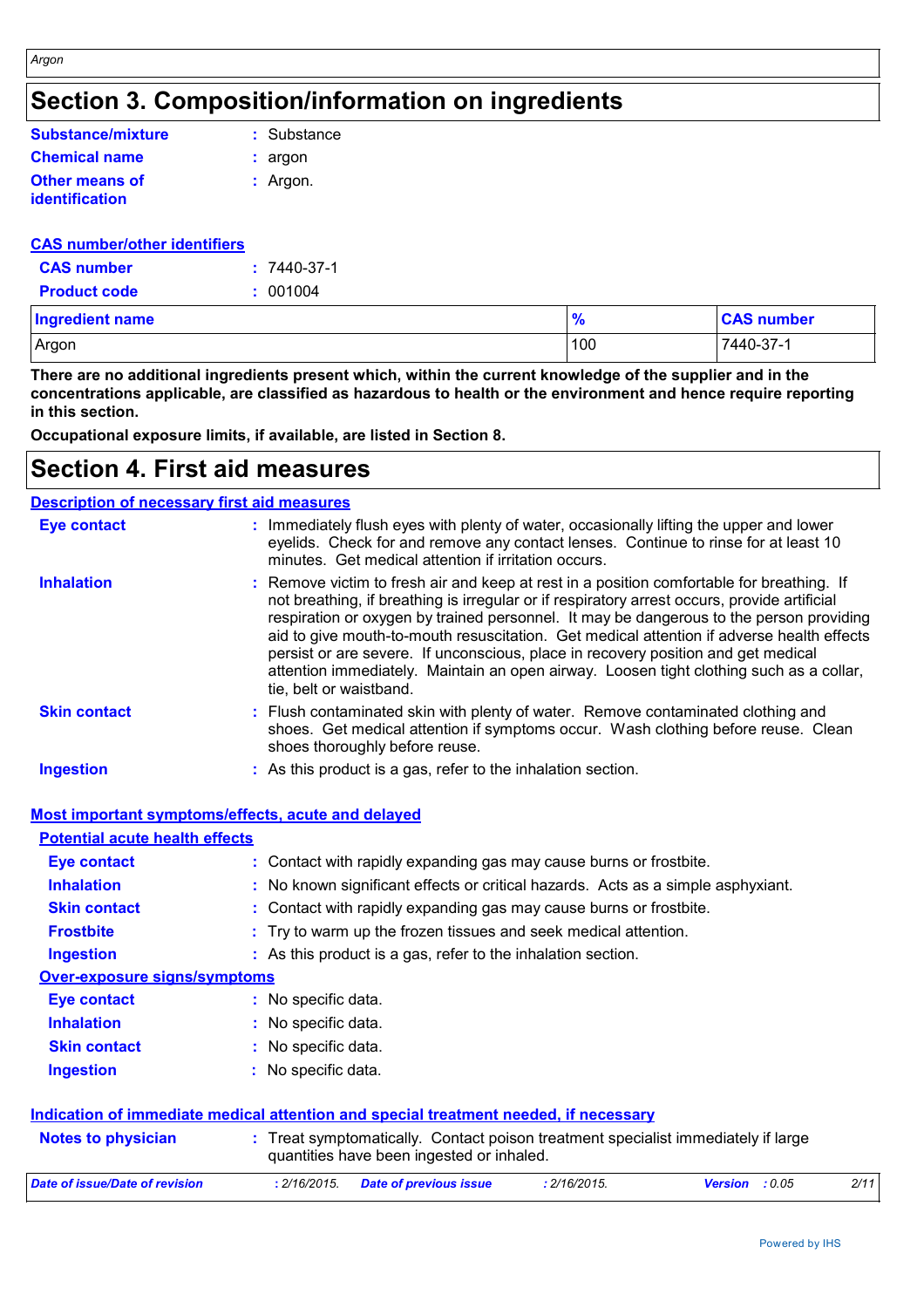### **Section 4. First aid measures**

**Specific treatments :** No specific treatment.

**Protection of first-aiders** : No action shall be taken involving any personal risk or without suitable training. It may be dangerous to the person providing aid to give mouth-to-mouth resuscitation.

#### **See toxicological information (Section 11)**

#### **Section 5. Fire-fighting measures :** Promptly isolate the scene by removing all persons from the vicinity of the incident if there is a fire. No action shall be taken involving any personal risk or without suitable training. Contact supplier immediately for specialist advice. Move containers from fire area if this can be done without risk. Use water spray to keep fire-exposed containers cool. **Hazardous thermal decomposition products Specific hazards arising from the chemical** No specific data. **:** Contains gas under pressure. In a fire or if heated, a pressure increase will occur and **:** the container may burst or explode. Fire-fighters should wear appropriate protective equipment and self-contained breathing **:** apparatus (SCBA) with a full face-piece operated in positive pressure mode. **Special protective equipment for fire-fighters** Use an extinguishing agent suitable for the surrounding fire. **: Extinguishing media :** None known. **Suitable extinguishing media Unsuitable extinguishing media Special protective actions for fire-fighters**

### **Section 6. Accidental release measures**

|                                                              | <b>Personal precautions, protective equipment and emergency procedures</b>                                                                                                                                                                                                                                                                              |
|--------------------------------------------------------------|---------------------------------------------------------------------------------------------------------------------------------------------------------------------------------------------------------------------------------------------------------------------------------------------------------------------------------------------------------|
| For non-emergency<br>personnel                               | : No action shall be taken involving any personal risk or without suitable training.<br>Evacuate surrounding areas. Keep unnecessary and unprotected personnel from<br>entering. Avoid breathing gas. Provide adequate ventilation. Wear appropriate<br>respirator when ventilation is inadequate. Put on appropriate personal protective<br>equipment. |
|                                                              | For emergency responders : If specialised clothing is required to deal with the spillage, take note of any information<br>in Section 8 on suitable and unsuitable materials. See also the information in "For non-<br>emergency personnel".                                                                                                             |
| <b>Environmental precautions</b>                             | : Ensure emergency procedures to deal with accidental gas releases are in place to avoid<br>contamination of the environment. Inform the relevant authorities if the product has<br>caused environmental pollution (sewers, waterways, soil or air).                                                                                                    |
| <b>Methods and materials for containment and cleaning up</b> |                                                                                                                                                                                                                                                                                                                                                         |
| <b>Small spill</b>                                           | : Immediately contact emergency personnel. Stop leak if without risk.                                                                                                                                                                                                                                                                                   |

| <b>PHONE PRIN</b>  | miniodiatory contact childrenoy porconnici. Ctop ican il miticat non.                   |
|--------------------|-----------------------------------------------------------------------------------------|
| <b>Large spill</b> | * Immediately contact emergency personnel. Stop leak if without risk. Note: see Section |
|                    | 1 for emergency contact information and Section 13 for waste disposal.                  |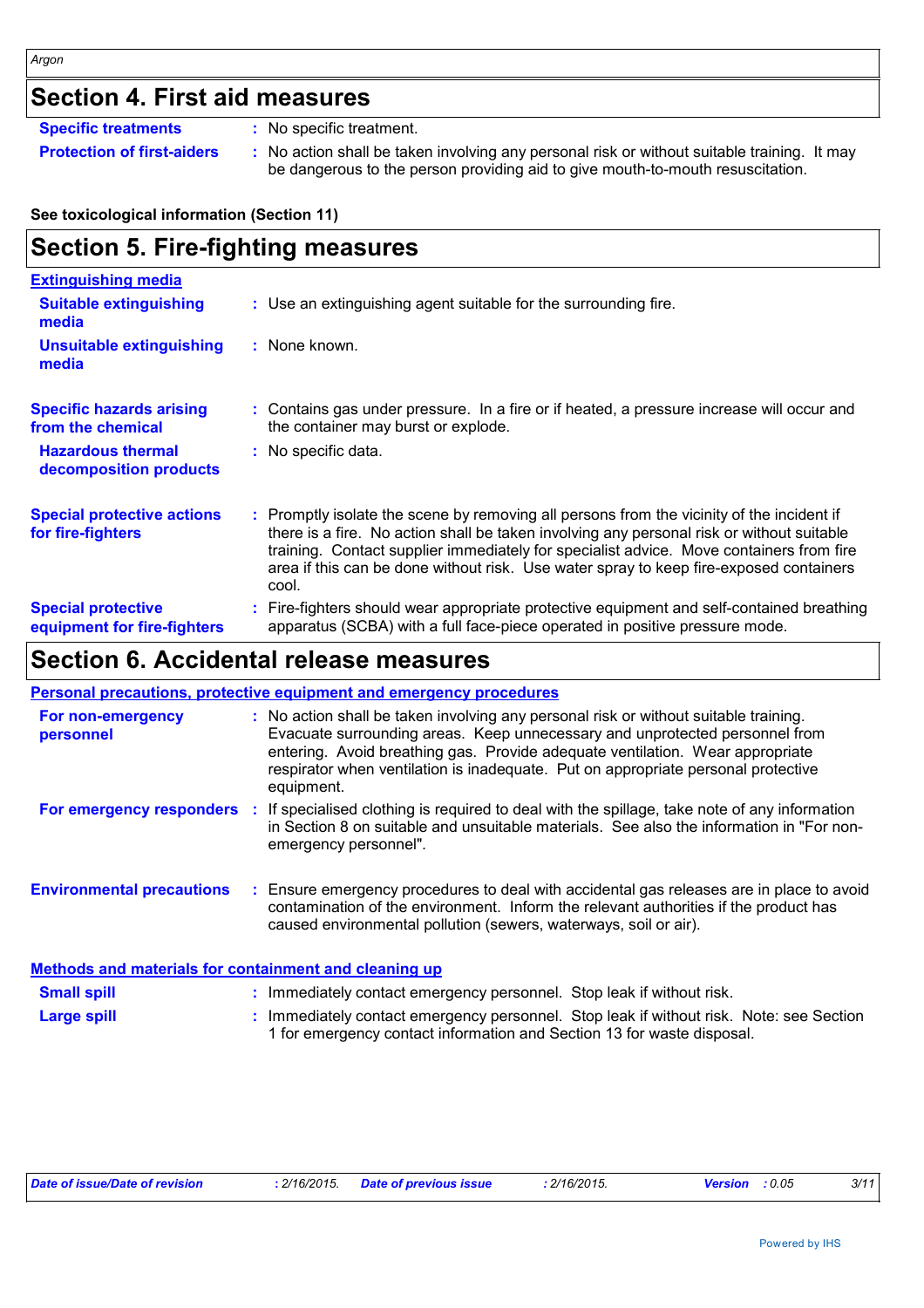## **Section 7. Handling and storage**

| <b>Precautions for safe handling</b>                                             |                                                                                                                                                                                                                                                                                                                                                                                                                                                                                                           |
|----------------------------------------------------------------------------------|-----------------------------------------------------------------------------------------------------------------------------------------------------------------------------------------------------------------------------------------------------------------------------------------------------------------------------------------------------------------------------------------------------------------------------------------------------------------------------------------------------------|
| <b>Protective measures</b>                                                       | : Put on appropriate personal protective equipment (see Section 8). Contains gas under<br>pressure. Avoid contact with eyes, skin and clothing. Avoid breathing gas. Empty<br>containers retain product residue and can be hazardous. Do not puncture or incinerate<br>container. Use equipment rated for cylinder pressure. Close valve after each use and<br>when empty. Protect cylinders from physical damage; do not drag, roll, slide, or drop.<br>Use a suitable hand truck for cylinder movement. |
| <b>Advice on general</b><br>occupational hygiene                                 | : Eating, drinking and smoking should be prohibited in areas where this material is<br>handled, stored and processed. Workers should wash hands and face before eating,<br>drinking and smoking. Remove contaminated clothing and protective equipment before<br>entering eating areas. See also Section 8 for additional information on hygiene<br>measures.                                                                                                                                             |
| <b>Conditions for safe storage,</b><br>including any<br><b>incompatibilities</b> | : Store in accordance with local regulations. Store in a segregated and approved area.<br>Store away from direct sunlight in a dry, cool and well-ventilated area, away from<br>incompatible materials (see Section 10). Keep container tightly closed and sealed until<br>ready for use. Cylinders should be stored upright, with valve protection cap in place,<br>and firmly secured to prevent falling or being knocked over. Cylinder temperatures<br>should not exceed 52 °C (125 °F).              |

### **Section 8. Exposure controls/personal protection**

#### **Control parameters**

#### **Occupational exposure limits**

| <b>Ingredient name</b> | <b>Exposure limits</b>        |
|------------------------|-------------------------------|
| Argon                  | Oxygen Depletion [Asphyxiant] |

| <b>Appropriate engineering</b>            | : Good general ventilation should be sufficient to control worker exposure to airborne                                                                                                                                                                                                                                                                                                            |
|-------------------------------------------|---------------------------------------------------------------------------------------------------------------------------------------------------------------------------------------------------------------------------------------------------------------------------------------------------------------------------------------------------------------------------------------------------|
| <b>controls</b>                           | contaminants.                                                                                                                                                                                                                                                                                                                                                                                     |
| <b>Environmental exposure</b><br>controls | Emissions from ventilation or work process equipment should be checked to ensure<br>they comply with the requirements of environmental protection legislation. In some<br>cases, fume scrubbers, filters or engineering modifications to the process equipment<br>will be necessary to reduce emissions to acceptable levels.                                                                     |
| <b>Individual protection measures</b>     |                                                                                                                                                                                                                                                                                                                                                                                                   |
| <b>Hygiene measures</b>                   | : Wash hands, forearms and face thoroughly after handling chemical products, before<br>eating, smoking and using the lavatory and at the end of the working period.<br>Appropriate techniques should be used to remove potentially contaminated clothing.<br>Wash contaminated clothing before reusing. Ensure that eyewash stations and safety<br>showers are close to the workstation location. |
| <b>Eye/face protection</b>                | : Safety eyewear complying with an approved standard should be used when a risk<br>assessment indicates this is necessary to avoid exposure to liquid splashes, mists,<br>gases or dusts. If contact is possible, the following protection should be worn, unless<br>the assessment indicates a higher degree of protection: safety glasses with side-<br>shields.                                |

**Skin protection**

| Date of issue/Date of revision | : 2/16/2015. Date of previous issue | : 2/16/2015. | <b>Version</b> : 0.05 | 4/11 |
|--------------------------------|-------------------------------------|--------------|-----------------------|------|
|                                |                                     |              |                       |      |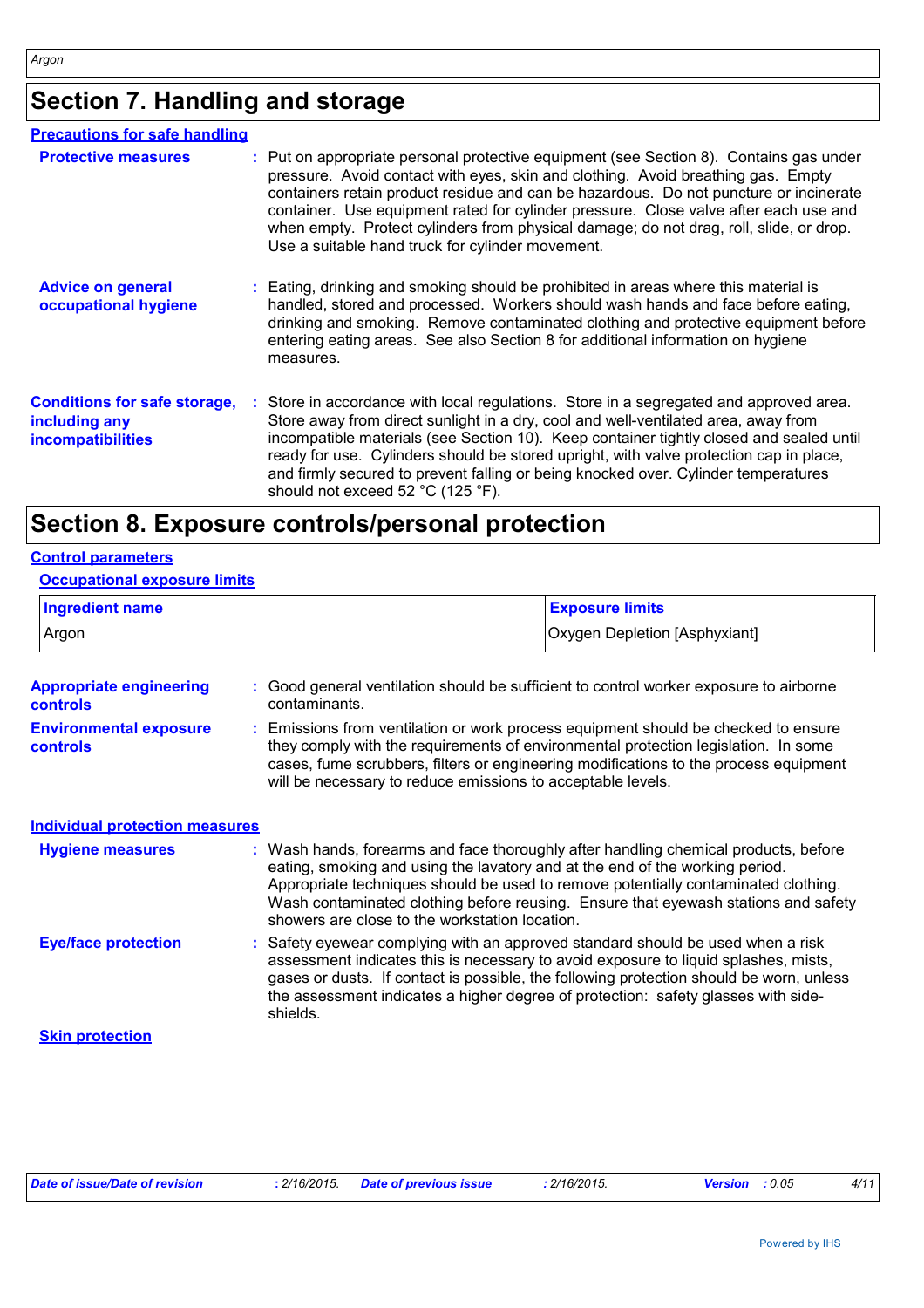### **Section 8. Exposure controls/personal protection**

| <b>Hand protection</b>        | : Chemical-resistant, impervious gloves complying with an approved standard should be<br>worn at all times when handling chemical products if a risk assessment indicates this is<br>necessary. Considering the parameters specified by the glove manufacturer, check<br>during use that the gloves are still retaining their protective properties. It should be<br>noted that the time to breakthrough for any glove material may be different for different<br>glove manufacturers. In the case of mixtures, consisting of several substances, the<br>protection time of the gloves cannot be accurately estimated. |
|-------------------------------|------------------------------------------------------------------------------------------------------------------------------------------------------------------------------------------------------------------------------------------------------------------------------------------------------------------------------------------------------------------------------------------------------------------------------------------------------------------------------------------------------------------------------------------------------------------------------------------------------------------------|
| <b>Body protection</b>        | : Personal protective equipment for the body should be selected based on the task being<br>performed and the risks involved and should be approved by a specialist before<br>handling this product.                                                                                                                                                                                                                                                                                                                                                                                                                    |
| <b>Other skin protection</b>  | : Appropriate footwear and any additional skin protection measures should be selected<br>based on the task being performed and the risks involved and should be approved by a<br>specialist before handling this product.                                                                                                                                                                                                                                                                                                                                                                                              |
| <b>Respiratory protection</b> | : Use a properly fitted, air-purifying or air-fed respirator complying with an approved<br>standard if a risk assessment indicates this is necessary. Respirator selection must be<br>based on known or anticipated exposure levels, the hazards of the product and the safe<br>working limits of the selected respirator.                                                                                                                                                                                                                                                                                             |

### **Section 9. Physical and chemical properties**

| <b>Appearance</b>                                 |                                            |
|---------------------------------------------------|--------------------------------------------|
| <b>Physical state</b>                             | : Gas.                                     |
| <b>Color</b>                                      | : Colorless.                               |
| <b>Molecular weight</b>                           | : 39.95 g/mole                             |
| <b>Molecular formula</b>                          | : Ar                                       |
| <b>Boiling/condensation point</b>                 | : $-185.9^{\circ}$ C ( $-302.6^{\circ}$ F) |
| <b>Melting/freezing point</b>                     | : $-189.2^{\circ}$ C ( $-308.6^{\circ}$ F) |
| <b>Critical temperature</b>                       | $: -122.4^{\circ}C (-188.3^{\circ}F)$      |
| <b>Odor</b>                                       | : Odorless.                                |
| <b>Odor threshold</b>                             | Not available.                             |
| pH                                                | : Not available.                           |
| <b>Flash point</b>                                | [Product does not sustain combustion.]     |
| <b>Burning time</b>                               | : Not applicable.                          |
| <b>Burning rate</b>                               | : Not applicable.                          |
| <b>Evaporation rate</b>                           | : Not available.                           |
| <b>Flammability (solid, gas)</b>                  | : Not available.                           |
| Lower and upper explosive<br>(flammable) limits   | : Not available.                           |
| <b>Vapor pressure</b>                             | : Not available.                           |
| <b>Vapor density</b>                              | : $1.66$ (Air = 1)                         |
| <b>Specific Volume (ft 3/lb)</b>                  | : 9.7087                                   |
| Gas Density (lb/ft <sup>3</sup> )                 | : 0.103                                    |
| <b>Relative density</b>                           | : Not applicable.                          |
| <b>Solubility</b>                                 | : Not available.                           |
| <b>Solubility in water</b>                        | : Not available.                           |
| <b>Partition coefficient: n-</b><br>octanol/water | : 0.74                                     |
| <b>Auto-ignition temperature</b>                  | : Not available.                           |
| <b>Decomposition temperature</b>                  | : Not available.                           |
|                                                   |                                            |

*Date of issue/Date of revision* **:** *2/16/2015. Date of previous issue : 2/16/2015. Version : 0.05 5/11*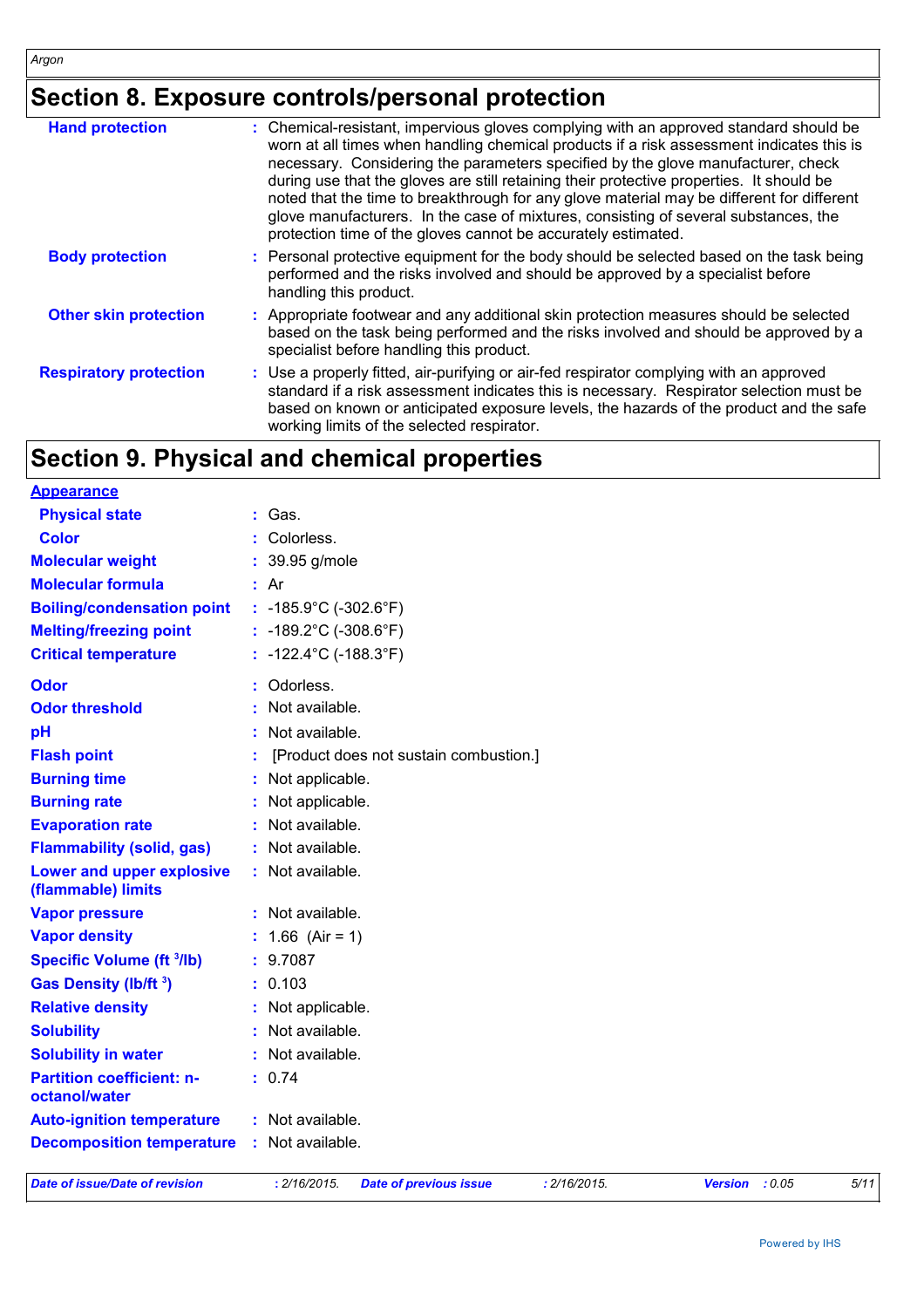### **Section 9. Physical and chemical properties**

**SADT :** Not available.

**Viscosity :** Not applicable.

### **Section 10. Stability and reactivity**

| <b>Reactivity</b>                                   | : No specific test data related to reactivity available for this product or its ingredients.              |
|-----------------------------------------------------|-----------------------------------------------------------------------------------------------------------|
| <b>Chemical stability</b>                           | : The product is stable.                                                                                  |
| <b>Possibility of hazardous</b><br><b>reactions</b> | : Under normal conditions of storage and use, hazardous reactions will not occur.                         |
| <b>Conditions to avoid</b>                          | : No specific data.                                                                                       |
| <b>Hazardous decomposition</b><br>products          | : Under normal conditions of storage and use, hazardous decomposition products should<br>not be produced. |

**Hazardous polymerization :** Under normal conditions of storage and use, hazardous polymerization will not occur.

### **Section 11. Toxicological information**

### **Information on toxicological effects**

**Acute toxicity**

Not available.

**Irritation/Corrosion**

Not available.

#### **Sensitization**

Not available.

#### **Mutagenicity**

Not available.

#### **Carcinogenicity**

Not available.

#### **Reproductive toxicity**

Not available.

#### **Teratogenicity** Not available.

#### **Specific target organ toxicity (single exposure)**

Not available.

#### **Specific target organ toxicity (repeated exposure)** Not available.

**Aspiration hazard**

Not available.

|  |  | Date of issue/Date of revision |
|--|--|--------------------------------|
|  |  |                                |

*Date of issue/Date of revision* **:** *2/16/2015. Date of previous issue : 2/16/2015. Version : 0.05 6/11*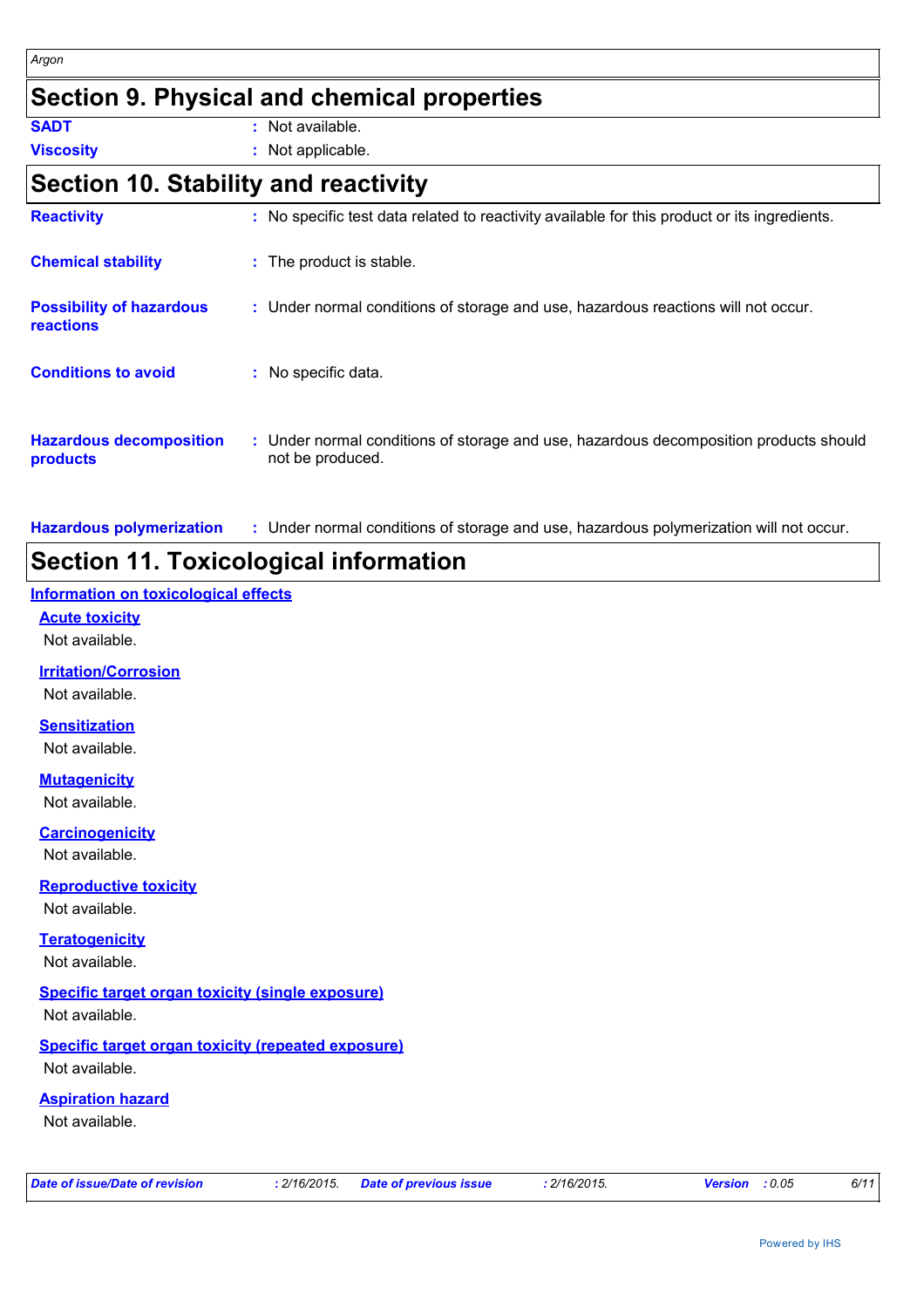### **Section 11. Toxicological information**

| <b>Information on the likely</b><br>routes of exposure | : Not available.                                                                         |
|--------------------------------------------------------|------------------------------------------------------------------------------------------|
| <b>Potential acute health effects</b>                  |                                                                                          |
| <b>Eye contact</b>                                     | : Contact with rapidly expanding gas may cause burns or frostbite.                       |
| <b>Inhalation</b>                                      | : No known significant effects or critical hazards. Acts as a simple asphyxiant.         |
| <b>Skin contact</b>                                    | : Contact with rapidly expanding gas may cause burns or frostbite.                       |
| <b>Ingestion</b>                                       | : As this product is a gas, refer to the inhalation section.                             |
|                                                        | <b>Symptoms related to the physical, chemical and toxicological characteristics</b>      |
| <b>Eye contact</b>                                     | : No specific data.                                                                      |
| <b>Inhalation</b>                                      | : No specific data.                                                                      |
| <b>Skin contact</b>                                    | : No specific data.                                                                      |
| <b>Ingestion</b>                                       | : No specific data.                                                                      |
|                                                        | Delayed and immediate effects and also chronic effects from short and long term exposure |
| <b>Short term exposure</b>                             |                                                                                          |
| <b>Potential immediate</b><br>effects                  | : Not available.                                                                         |
| <b>Potential delayed effects</b>                       | : Not available.                                                                         |
| <b>Long term exposure</b>                              |                                                                                          |
| <b>Potential immediate</b><br>effects                  | : Not available.                                                                         |
| <b>Potential delayed effects</b>                       | : Not available.                                                                         |
| <b>Potential chronic health effects</b>                |                                                                                          |
| Not available.                                         |                                                                                          |
| <b>General</b>                                         | : No known significant effects or critical hazards.                                      |
| <b>Carcinogenicity</b>                                 | : No known significant effects or critical hazards.                                      |
| <b>Mutagenicity</b>                                    | No known significant effects or critical hazards.                                        |
| <b>Teratogenicity</b>                                  | : No known significant effects or critical hazards.                                      |
| <b>Developmental effects</b>                           | : No known significant effects or critical hazards.                                      |
| <b>Fertility effects</b>                               | : No known significant effects or critical hazards.                                      |
| <b>Numerical measures of toxicity</b>                  |                                                                                          |

Not available. **Acute toxicity estimates**

### **Section 12. Ecological information**

**Toxicity**

Not available.

#### **Persistence and degradability**

Not available.

*Date of issue/Date of revision* **:** *2/16/2015. Date of previous issue : 2/16/2015. Version : 0.05 7/11*

Powered by IHS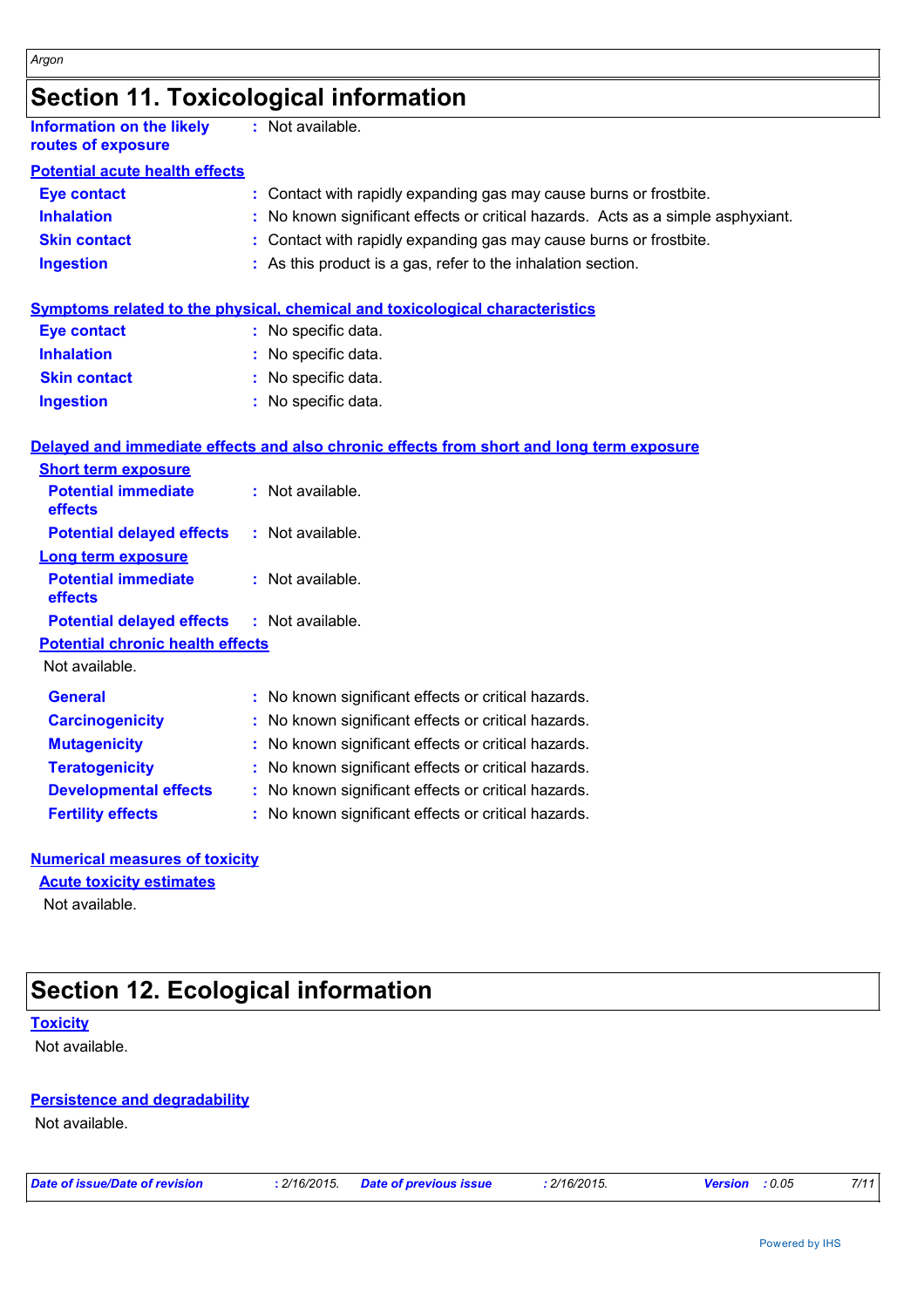#### **Mobility in soil**

*Argon*

| <b>Soil/water partition</b> | : Not available. |
|-----------------------------|------------------|
| <b>coefficient (Koc)</b>    |                  |

**Other adverse effects** : No known significant effects or critical hazards.

### **Section 13. Disposal considerations**

- **Disposal methods :**
- The generation of waste should be avoided or minimized wherever possible. Disposal of this product, solutions and any by-products should at all times comply with the requirements of environmental protection and waste disposal legislation and any regional local authority requirements. Dispose of surplus and non-recyclable products via a licensed waste disposal contractor. Waste should not be disposed of untreated to the sewer unless fully compliant with the requirements of all authorities with jurisdiction. Empty Airgas-owned pressure vessels should be returned to Airgas. Waste packaging should be recycled. Incineration or landfill should only be considered when recycling is not feasible. This material and its container must be disposed of in a safe way. Empty containers or liners may retain some product residues. Do not puncture or incinerate container.

### **Section 14. Transport information**

|                                         | <b>DOT</b>                                                                                                                                                                 | <b>TDG</b>                                                                                                                                                                        | <b>Mexico</b>               | <b>IMDG</b>                 | <b>IATA</b>                                                                                                                          |
|-----------------------------------------|----------------------------------------------------------------------------------------------------------------------------------------------------------------------------|-----------------------------------------------------------------------------------------------------------------------------------------------------------------------------------|-----------------------------|-----------------------------|--------------------------------------------------------------------------------------------------------------------------------------|
| <b>UN number</b>                        | <b>UN1006</b>                                                                                                                                                              | <b>UN1006</b>                                                                                                                                                                     | <b>UN1006</b>               | UN1006                      | UN1006                                                                                                                               |
| <b>UN proper</b><br>shipping name       | ARGON,<br><b>COMPRESSED</b>                                                                                                                                                | ARGON,<br><b>COMPRESSED</b>                                                                                                                                                       | ARGON,<br><b>COMPRESSED</b> | ARGON,<br><b>COMPRESSED</b> | ARGON,<br><b>COMPRESSED</b>                                                                                                          |
| <b>Transport</b><br>hazard class(es)    | 2.2<br>ON FLANMABLE                                                                                                                                                        | 2.2                                                                                                                                                                               | 2.2                         | 2.2                         | 2.2                                                                                                                                  |
| <b>Packing group</b>                    |                                                                                                                                                                            |                                                                                                                                                                                   |                             |                             |                                                                                                                                      |
| <b>Environment</b>                      | No.                                                                                                                                                                        | No.                                                                                                                                                                               | No.                         | No.                         | No.                                                                                                                                  |
| <b>Additional</b><br><b>information</b> | <b>Limited quantity</b><br>Yes.<br><b>Packaging instruction</b><br>Passenger aircraft<br>Quantity limitation: 75<br>kg<br>Cargo aircraft<br>Quantity limitation: 150<br>kg | <b>Explosive Limit and</b><br><b>Limited Quantity</b><br><b>Index</b><br>0.125<br><b>Passenger Carrying</b><br><b>Road or Rail Index</b><br>75<br><b>Special provisions</b><br>42 |                             |                             | Passenger and Cargo<br><b>Aircraft</b> Quantity<br>limitation: 75 kg<br><b>Cargo Aircraft Only</b><br>Quantity limitation: 150<br>kg |

**"Refer to CFR 49 (or authority having jurisdiction) to determine the information required for shipment of the product."**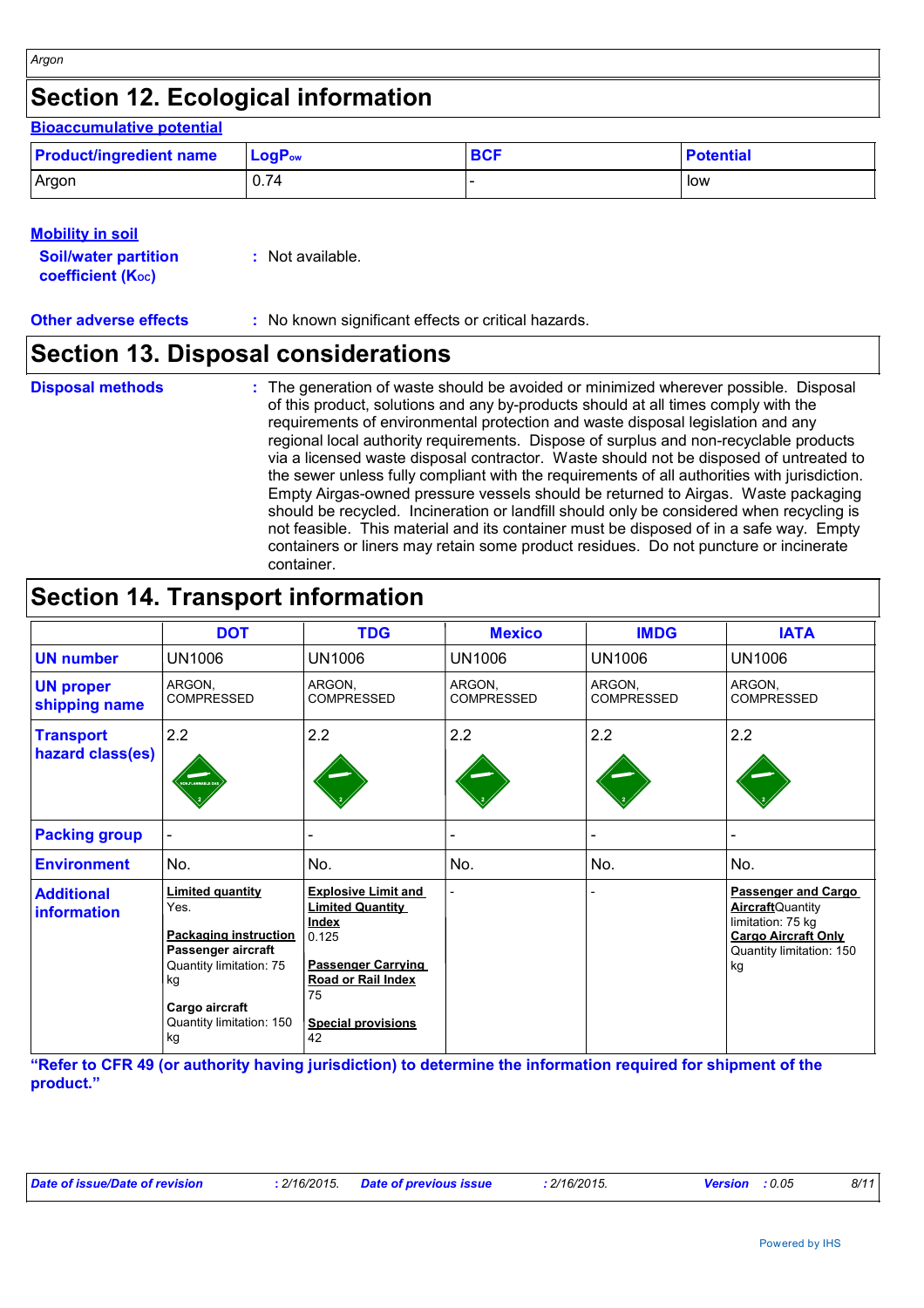### **Section 14. Transport information**

|  | Special precautions for user : Transport within user's premises: always transport in closed containers that are |
|--|-----------------------------------------------------------------------------------------------------------------|
|  | upright and secure. Ensure that persons transporting the product know what to do in the                         |
|  | event of an accident or spillage.                                                                               |

**Transport in bulk according :** Not available. **to Annex II of MARPOL 73/78 and the IBC Code**

### **Section 15. Regulatory information**

| <b>U.S. Federal regulations</b>                                                   | : TSCA 8(a) CDR Exempt/Partial exemption: This material is listed or exempted.<br>United States inventory (TSCA 8b): This material is listed or exempted. |
|-----------------------------------------------------------------------------------|-----------------------------------------------------------------------------------------------------------------------------------------------------------|
| <b>Clean Air Act Section 112</b><br>(b) Hazardous Air<br><b>Pollutants (HAPS)</b> | : Not listed                                                                                                                                              |
| <b>Clean Air Act Section 602</b><br><b>Class I Substances</b>                     | : Not listed                                                                                                                                              |
| <b>Clean Air Act Section 602</b><br><b>Class II Substances</b>                    | : Not listed                                                                                                                                              |
| <b>DEA List I Chemicals</b><br>(Precursor Chemicals)                              | : Not listed                                                                                                                                              |
| <b>DEA List II Chemicals</b><br><b>(Essential Chemicals)</b>                      | : Not listed                                                                                                                                              |
| <b>SARA 302/304</b>                                                               |                                                                                                                                                           |
| <b>Composition/information on ingredients</b>                                     |                                                                                                                                                           |
| No products were found.                                                           |                                                                                                                                                           |
| <b>SARA 304 RQ</b><br><b>SARA 311/312</b>                                         | : Not applicable.                                                                                                                                         |

**Classification :** Sudden release of pressure

**Composition/information on ingredients**

| <b>Name</b> | $\frac{9}{6}$ | <b>Fire</b> | <b>Sudden</b><br>hazard release of<br><b>pressure</b> | <b>Reactive</b> | <b>Immediate</b><br>(acute)<br>health<br>hazard | <b>Delaved</b><br>(chronic)<br>health<br>hazard |
|-------------|---------------|-------------|-------------------------------------------------------|-----------------|-------------------------------------------------|-------------------------------------------------|
| Argon       | 100           | No.         | Yes.                                                  | No.             | No.                                             | No.                                             |

#### **State regulations**

- **Massachusetts** This material is listed.
- 
- 
- **New York :** This material is not listed.
- **New Jersey :** This material is listed.
	-
- 
- **Pennsylvania :** This material is listed.
- **International regulations**
- **Canada inventory :** This material is listed or exempted.

| Date of issue/Date of revision |  |  |  |  |  |
|--------------------------------|--|--|--|--|--|
|--------------------------------|--|--|--|--|--|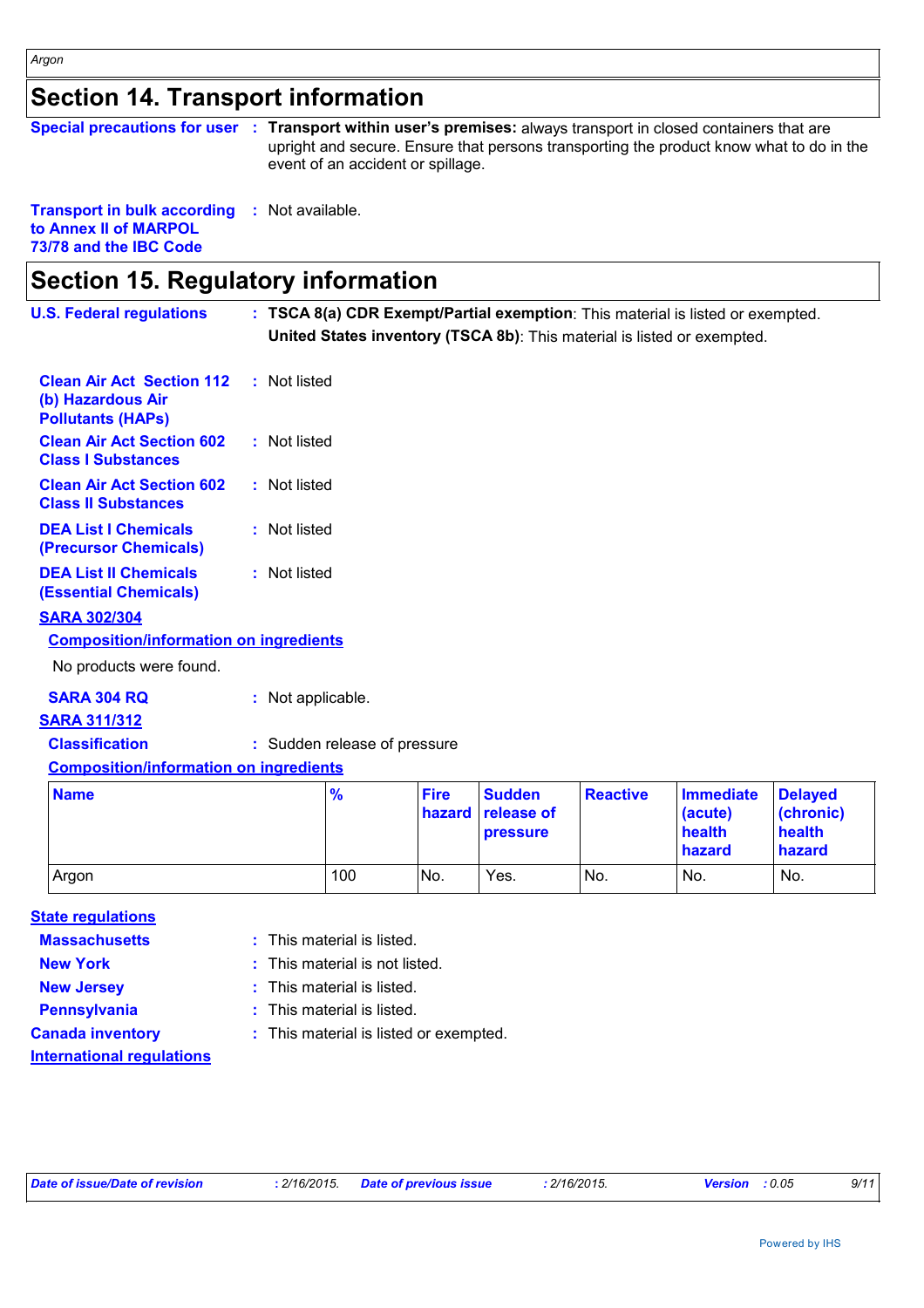### **Section 15. Regulatory information**

| <b>International lists</b>                                                         | : Australia inventory (AICS): This material is listed or exempted.<br>China inventory (IECSC): This material is listed or exempted.<br>Japan inventory: Not determined.<br>Korea inventory: This material is listed or exempted.<br>Malaysia Inventory (EHS Register): Not determined.<br>New Zealand Inventory of Chemicals (NZIoC): This material is listed or exempted.<br><b>Philippines inventory (PICCS):</b> This material is listed or exempted.<br>Taiwan inventory (CSNN): Not determined. |
|------------------------------------------------------------------------------------|------------------------------------------------------------------------------------------------------------------------------------------------------------------------------------------------------------------------------------------------------------------------------------------------------------------------------------------------------------------------------------------------------------------------------------------------------------------------------------------------------|
| <b>Chemical Weapons</b><br><b>Convention List Schedule</b><br><b>I</b> Chemicals   | : Not listed                                                                                                                                                                                                                                                                                                                                                                                                                                                                                         |
| <b>Chemical Weapons</b><br><b>Convention List Schedule</b><br><b>Il Chemicals</b>  | : Not listed                                                                                                                                                                                                                                                                                                                                                                                                                                                                                         |
| <b>Chemical Weapons</b><br><b>Convention List Schedule</b><br><b>III Chemicals</b> | : Not listed                                                                                                                                                                                                                                                                                                                                                                                                                                                                                         |
| <b>Canada</b><br><b>WHMIS (Canada)</b>                                             | : Class A: Compressed gas.                                                                                                                                                                                                                                                                                                                                                                                                                                                                           |
|                                                                                    |                                                                                                                                                                                                                                                                                                                                                                                                                                                                                                      |

| <b>CEPA Toxic substances:</b> This material is not listed.<br><b>Canadian ARET:</b> This material is not listed. |
|------------------------------------------------------------------------------------------------------------------|
| <b>Canadian NPRI:</b> This material is not listed.                                                               |
| Alberta Designated Substances: This material is not listed.                                                      |
| Ontario Designated Substances: This material is not listed.                                                      |
| Quebec Designated Substances: This material is not listed.                                                       |

### **Section 16. Other information**

**Canada Label requirements :** Class A: Compressed gas.

**Hazardous Material Information System (U.S.A.)**



CEPA Toxic substances: This material is not listed.<br>Canadian ARET: This material is not listed.<br>Canadian NRR: This material is not listed.<br>Alberta Designated Substances: This material is not listed.<br>Alberta Designated Subs **Caution: HMIS® ratings are based on a 0-4 rating scale, with 0 representing minimal hazards or risks, and 4 representing significant hazards or risks Although HMIS® ratings are not required on SDSs under 29 CFR 1910. 1200, the preparer may choose to provide them. HMIS® ratings are to be used with a fully implemented HMIS® program. HMIS® is a registered mark of the National Paint & Coatings Association (NPCA). HMIS® materials may be purchased exclusively from J. J. Keller (800) 327-6868.**

**The customer is responsible for determining the PPE code for this material.**

**National Fire Protection Association (U.S.A.)**



**Reprinted with permission from NFPA 704-2001, Identification of the Hazards of Materials for Emergency Response Copyright ©1997, National Fire Protection Association, Quincy, MA 02269. This reprinted material is not the complete and official position of the National Fire Protection Association, on the referenced subject which is represented only by the standard in its entirety.**

| : 2/16/2015.<br>Date of issue/Date of revision | Date of previous issue | 2/16/2015. | : 0.05<br><b>Version</b> | 10/11 |
|------------------------------------------------|------------------------|------------|--------------------------|-------|
|------------------------------------------------|------------------------|------------|--------------------------|-------|